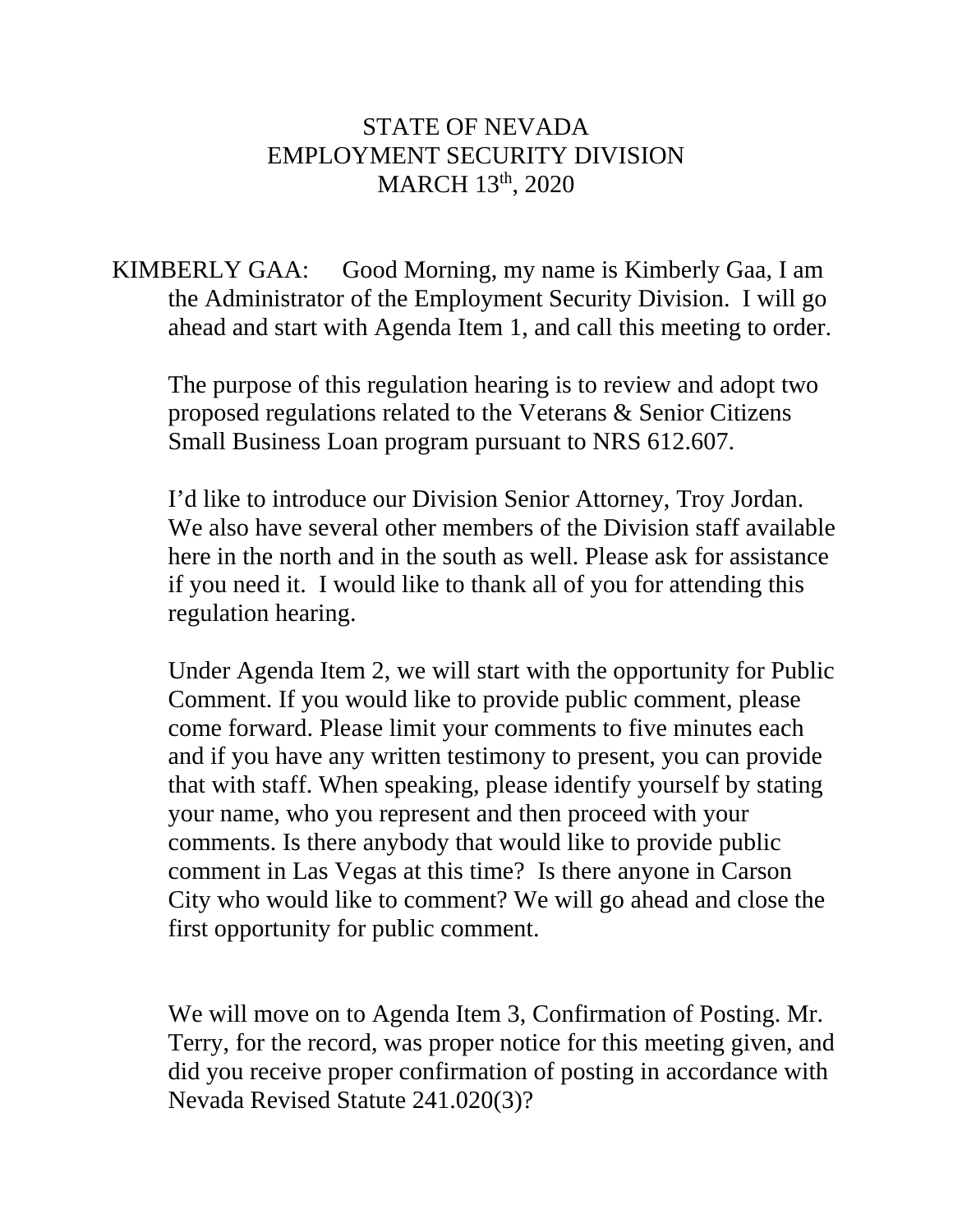STEWART TERRY: Stewart Terry for the record, Management Analyst for the Management and Administration Support Services unit. Yes, proper notice was given for this meeting in accordance with NRS 241.020(3) and confirmation of posting was received.

KIMBERLY GAA: Under Agenda Item 4, Review of Written Comments, Mrs. Golden, have any written comments been received in regard to this small business workshop?

JOYCE GOLDEN: Joyce Golden for the record, assistant to the Administrator. No written comments were received.

KIMBERLY GAA: Moving on to Agenda Item 5, with the Administrator Review of Regulation related to reimbursable administrative costs for administration of the Veterans & Senior Citizens Small Business Loan program. This hearing is being held to adopt the proposed regulation to amend Chapter 612 of Nevada Administrative Code. Analysis of the proposed regulation was completed by DETR's Research and Analysis Bureau, which determined that there was no impact to small businesses from either of the regulations.

Our first regulation pertains to NAC 612.685: NAC 612.685 provides for the reimbursement of administrative costs for nonprofit private entities for the purpose of administering loans pursuant to subsection 2 of NAC 612.683. There are currently very few non-profit lenders that are interested in applying to run the loan program due to the cost of administrating the program exceeding the reimbursement rate. In an effort to offset this and expand the number of nonprofit private entities interested in participating in the program, the Employment Security Division is amending NAC 612.685 to increase the maximum reimbursement rate for administrative costs incurred as a result of administering a loan under the program from 10% to 20%.